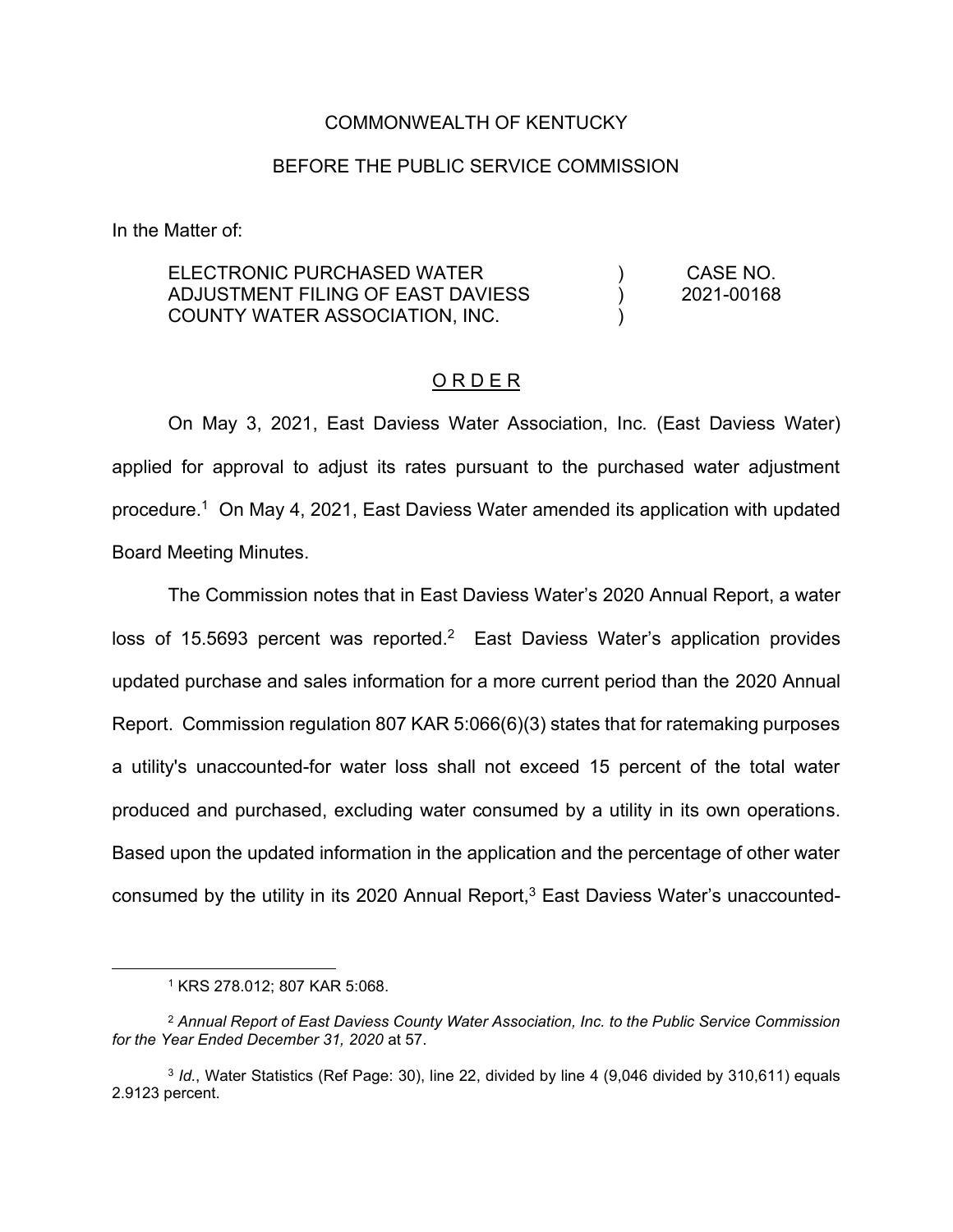for water loss is determined to be 16.0393 percent for the updated period.<sup>4</sup> Reduction of East Daviess Water's unaccounted-for water loss to 15 percent would result in an approximate \$6,993.345 decrease to purchased water expense. Potentially, East Daviess Water is paying approximately \$0.0277 per 1,000 gallons sold for expenses associated with unaccounted-for water loss in excess of the allowable 15 percent<sup>6</sup> threshold.

The Commission is placing greater emphasis on monitoring utilities that consistently exceed the 15 percent unaccounted-for water loss threshold and strongly encourages East Daviess Water to pursue reasonable actions to reduce its unaccountedfor water loss. Failure by East Daviess Water to make significant progress towards reducing unaccounted-for water loss may cause the Commission to pursue additional action with the utility.

Having reviewed the record and being otherwise sufficiently advised, the Commission finds that:

1. East Daviess Water purchases water from Owensboro Municipal Utilities (Owensboro).

2. Owensboro notified East Daviess Water that its wholesale rate would increase from \$1.94 per 1,000 gallons to \$2.16 per 1,000 gallons, effective June 1, 2021.

| <sup>4</sup> Total Purchases (application PWA Form 1 at 2) | 311.522.900 |
|------------------------------------------------------------|-------------|
| Less Total Sales (application PWA Form 1 at 2)             | 252.484.429 |
| Less plant use (% determined from 2020 Annual Report)      | 9.072.481   |
| Water loss - gallons                                       | 49.965.990  |
| Water loss - percent                                       | 16.0393     |

<sup>5</sup> Water loss above 15 percent is 1.0393 percent, potential purchased water expense reduction (Total water cost at new wholesale rate times water loss above 15 percent) =  $$672,889.46$  X 1.0393% = \$6,993.34.

<sup>6</sup> Potential purchased water expense reduction divided by sales (\$6,993.34/(252,484,429/1,000) equals \$.0277/1,000.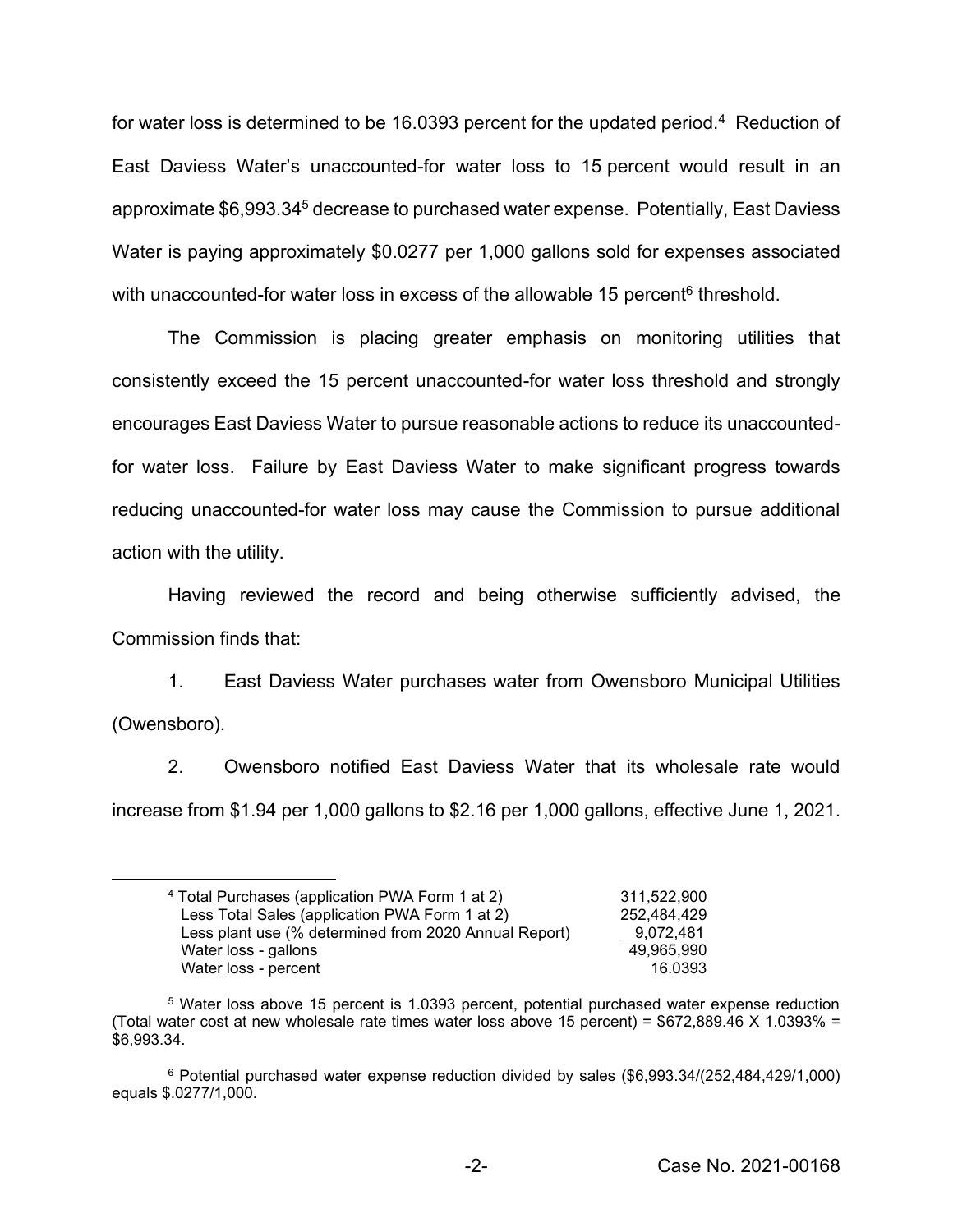East Daviess Water proposes to increase the water rates to its customers effective June 1, 2021, to reflect the increased cost of purchased water from Owensboro.

3. East Daviess Water proposed a purchased water adjustment factor of \$0.28 per 1,000 gallons in its application.

4. During the 12 months ended March 31, 2021, East Daviess Water purchased 311,522,900 gallons of water from Owensboro. During the same period, East Daviess Water sold 252,484,429 gallons of water. The increase in the cost of purchased water is \$68,535.03 resulting in a purchased water adjustment factor of \$0.28 per 1,000 gallons.

5. The purchased water adjustment factor of \$0.28 per 1,000 gallons, as calculated in Appendix A to this Order, is fair, just and reasonable and should be approved.

6. East Daviess Water's proposed rates are approved.

7. The rates as set forth in Appendix B to this Order are fair, just and reasonable and should be approved for water service rendered by East Daviess Water on and after June 1, 2021.

IT IS THEREFORE ORDERED that:

1. The purchased water adjustment factor of \$0.28 per 1,000 gallons is approved.

2. The rates proposed by East Daviess Water are approved.

3. The rates as set forth in Appendix B to this Order are approved for water service rendered by East Daviess Water on and after June 1, 2021.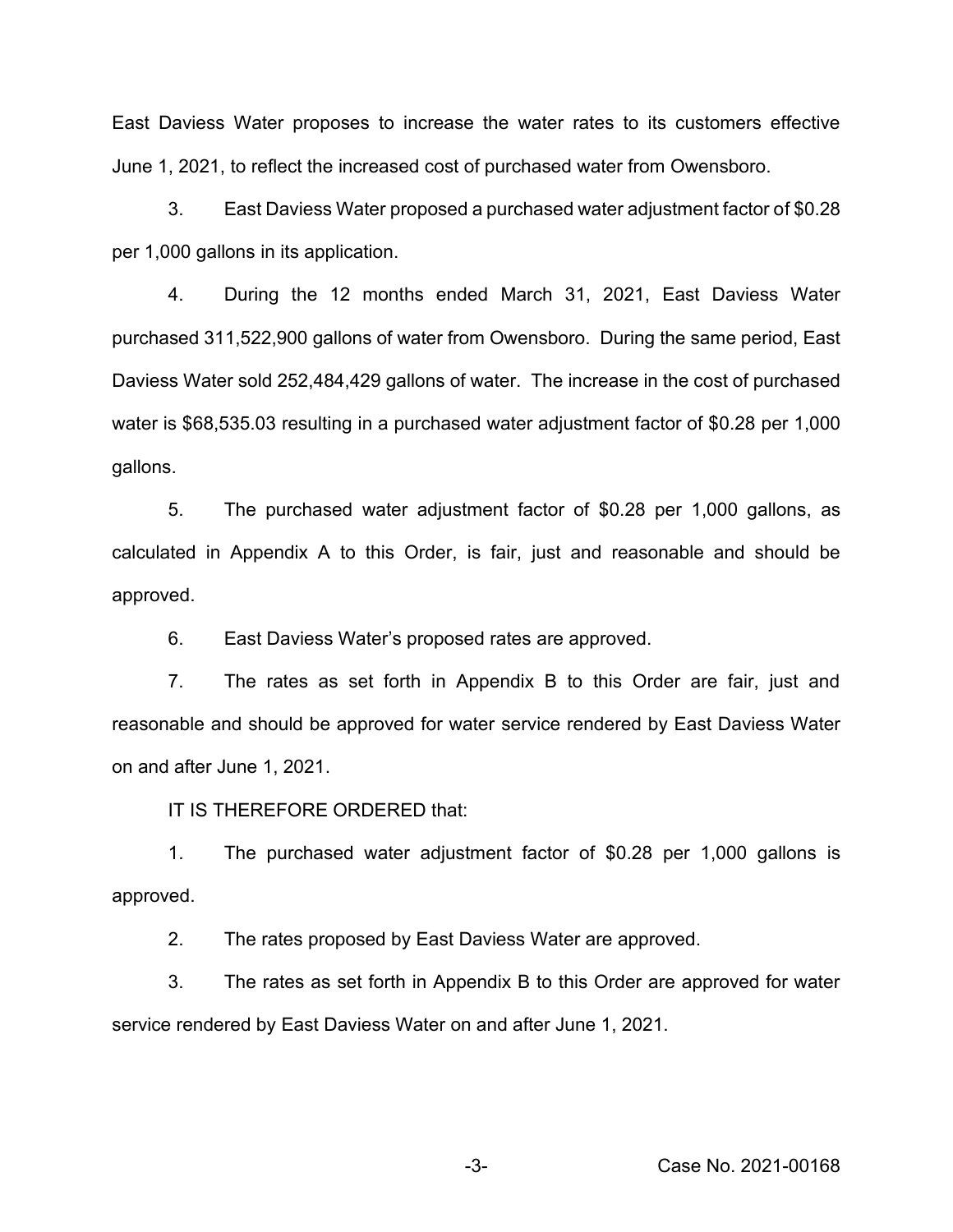4. Within 20 days of the date of entry of this Order, East Daviess Water shall file with the Commission, using the Commission's electronic Tariff Filing System, revised tariff sheets showing the rates approved herein.

5. This case is closed and removed from the Commission's docket.

# [REMAINDER OF PAGE INTENTIONALLY LEFT BLANK]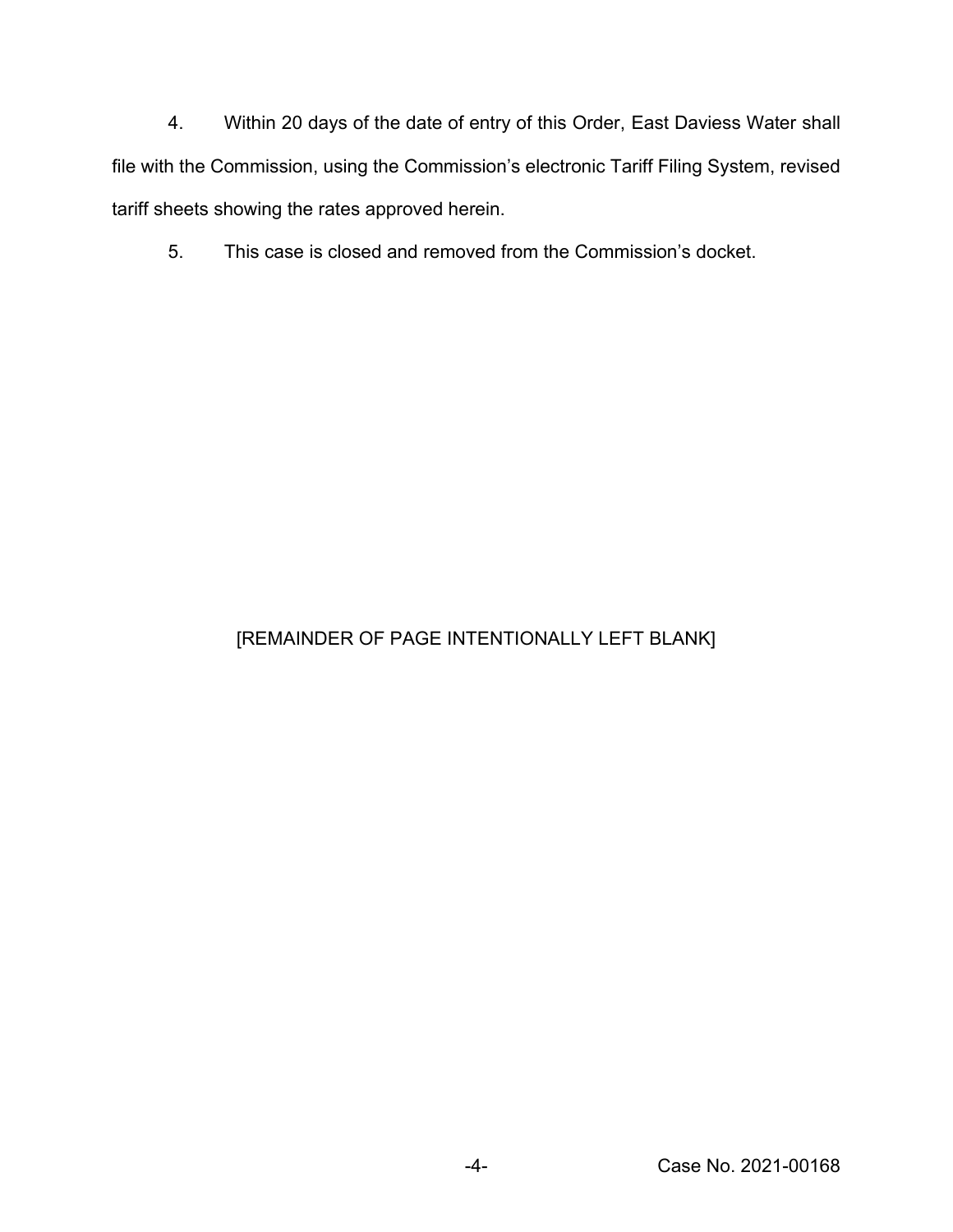By the Commission



ATTEST:

 $\ell$ 

Executive Director

Case No. 2021-00168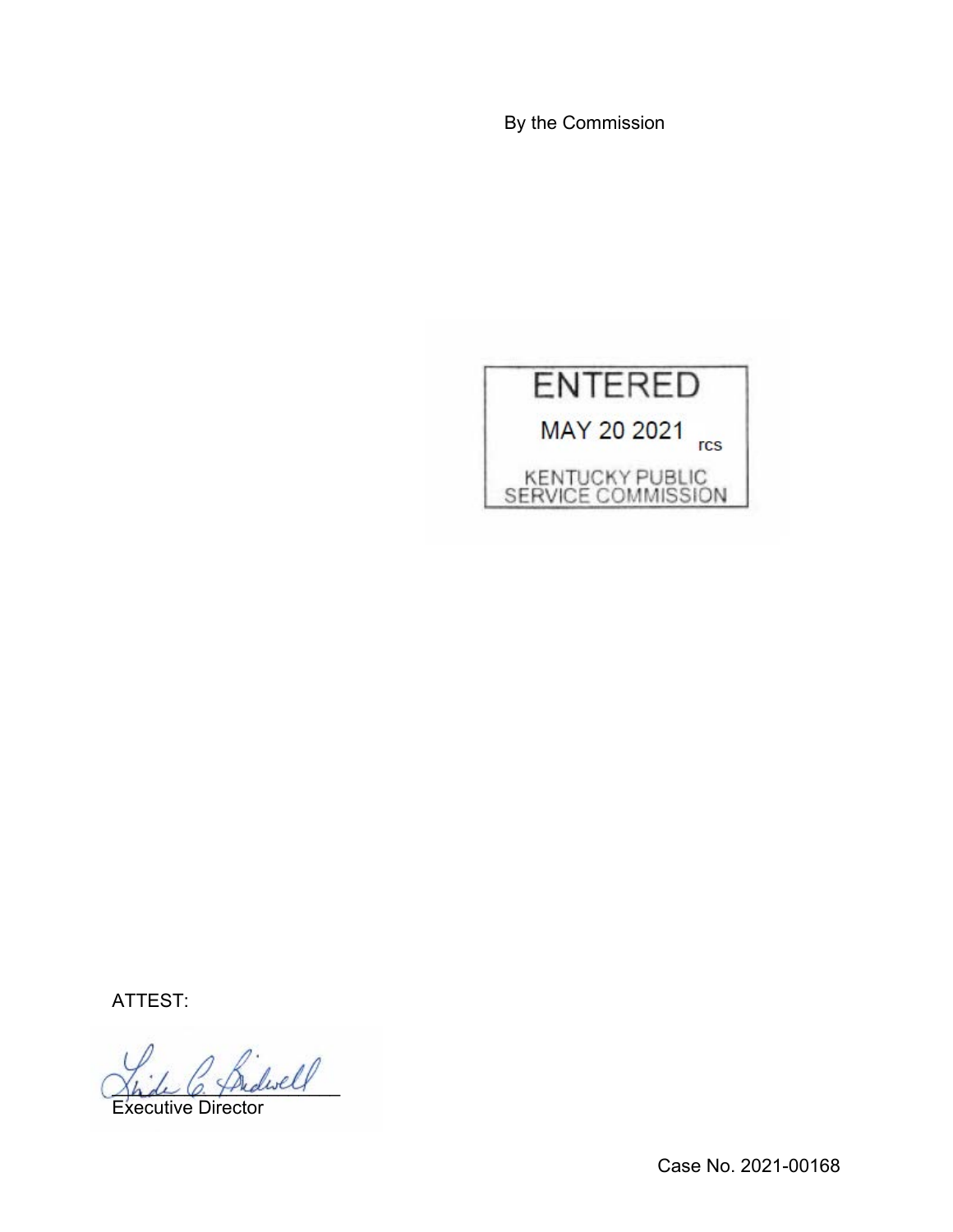## APPENDIX A

## APPENDIX TO AN ORDER OF THE KENTUCKY PUBLIC SERVICE COMMISSION IN CASE NO. 2021-00168 DATED MAY 20 2021

|                                      | <b>Base Rate</b> | <b>New Rate</b>             |
|--------------------------------------|------------------|-----------------------------|
| <b>Owensboro Municipal Utilities</b> |                  |                             |
| Purchases in Gallons                 | 311,522,900      | 311,522,900                 |
| Wholesale rate                       | \$1.94/1,000     | \$2.16/1,000                |
|                                      | \$604,354.43     | \$672,889.46                |
| Increased water cost                 |                  | \$68,535.03                 |
|                                      |                  |                             |
| Increased water cost                 |                  | \$68,535.03                 |
| Divided by Gallons sold/1,000        |                  | 252,484,429                 |
| Purchased water adjustment factor    |                  | \$ 0.2714 per 1,000 Gallons |

or \$ 0.28 per 1,000 Gallons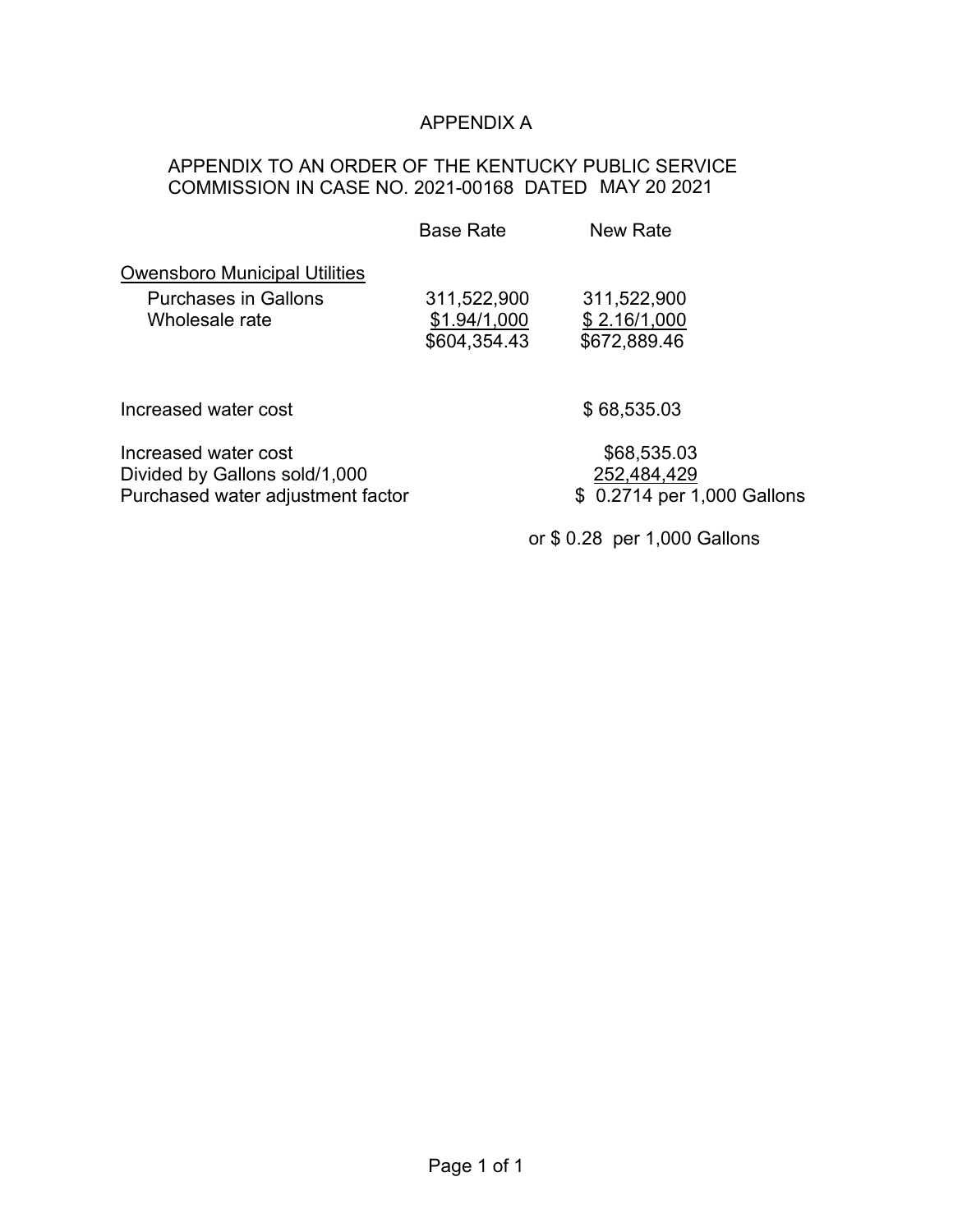## APPENDIX B

## APPENDIX TO AN ORDER OF THE KENTUCKY PUBLIC SERVICE COMMISSION IN CASE NO. 2021-00168 DATED MAY 20 2021

The following rates and charges are prescribed for the customers in the area served by East Daviess Water Association, Inc. All other rates and charges not specifically mentioned herein shall remain the same as those in effect under the authority of the Commission prior to the effective date of this Order.

### Monthly Water Rates

5/8- x 3/4-Inch Meter

3/4-Inch Meter

1-Inch Meter Next 44,000 Gallons ... **Next 44,000** Gallons ... **Next 44,000** Gallons Over 50,000 Gallons .00467 per gallon

1 1/2-Inch Meter

2-Inch Meter Over 50,000 Gallons .00467 per gallon

- First 2,000 Gallons \$ 18.46 Minimum Bill Next 4,000 Gallons ... The Contract of the Contract of the Contract of the Contract of the Contract of the Contract of the Contract of the Contract of the Contract of the Contract of the Contract of the Contract of the Con Next 44,000 Gallons ... **Next 44,000** Gallons ... **Next 44,000** Gallons Over 50,000 Gallons .00467 per gallon
- First 3,000 Gallons \$ 25.02 Minimum Bill Next 3,000 Gallons ... The Second Second Second Second Second Second Second Second Second Second Second Second S Next 44,000 Gallons ... **Next 44,000** Gallons ... **Next 44,000** Gallons Over 50,000 Gallons .00467 per gallon
- First 6,000 Gallons **\$ 44.70 Minimum Bill**

First 10,000 Gallons \$ 66.58 Minimum Bill Next 40,000 Gallons ... The set of the set of the set of the set of the set of the set of the set of the set of the set of the set of the set of the set of the set of the set of the set of the set of the set of the set of Over 50,000 Gallons .00467 per gallon

First 20,000 Gallons \$ 121.28 Minimum Bill Next 30,000 Gallons .00547 per gallon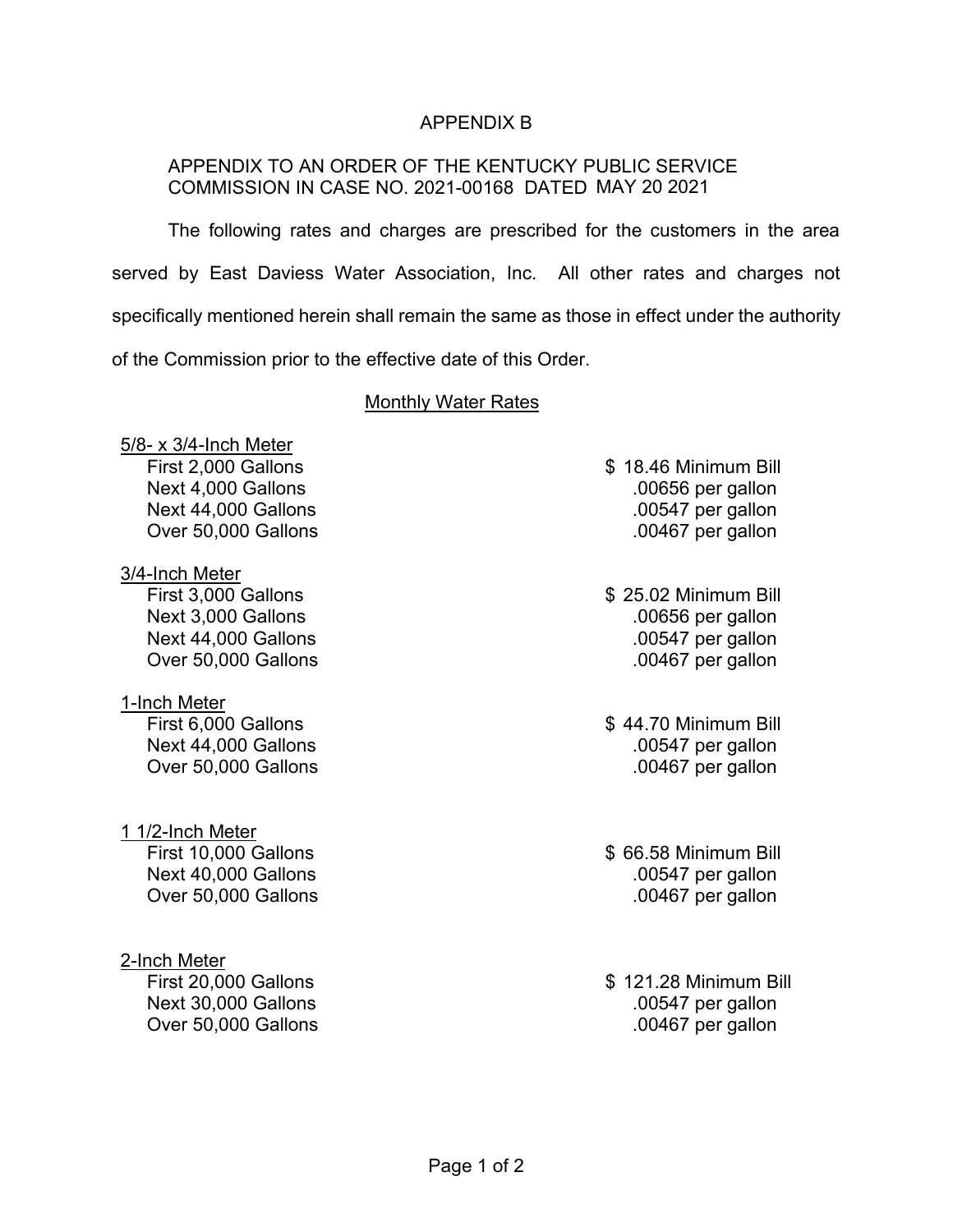LEAK ADJUSTMENT RATE \$ .00357 per gallon

- 
- WHOLESALE RATE 6 60287 per gallon